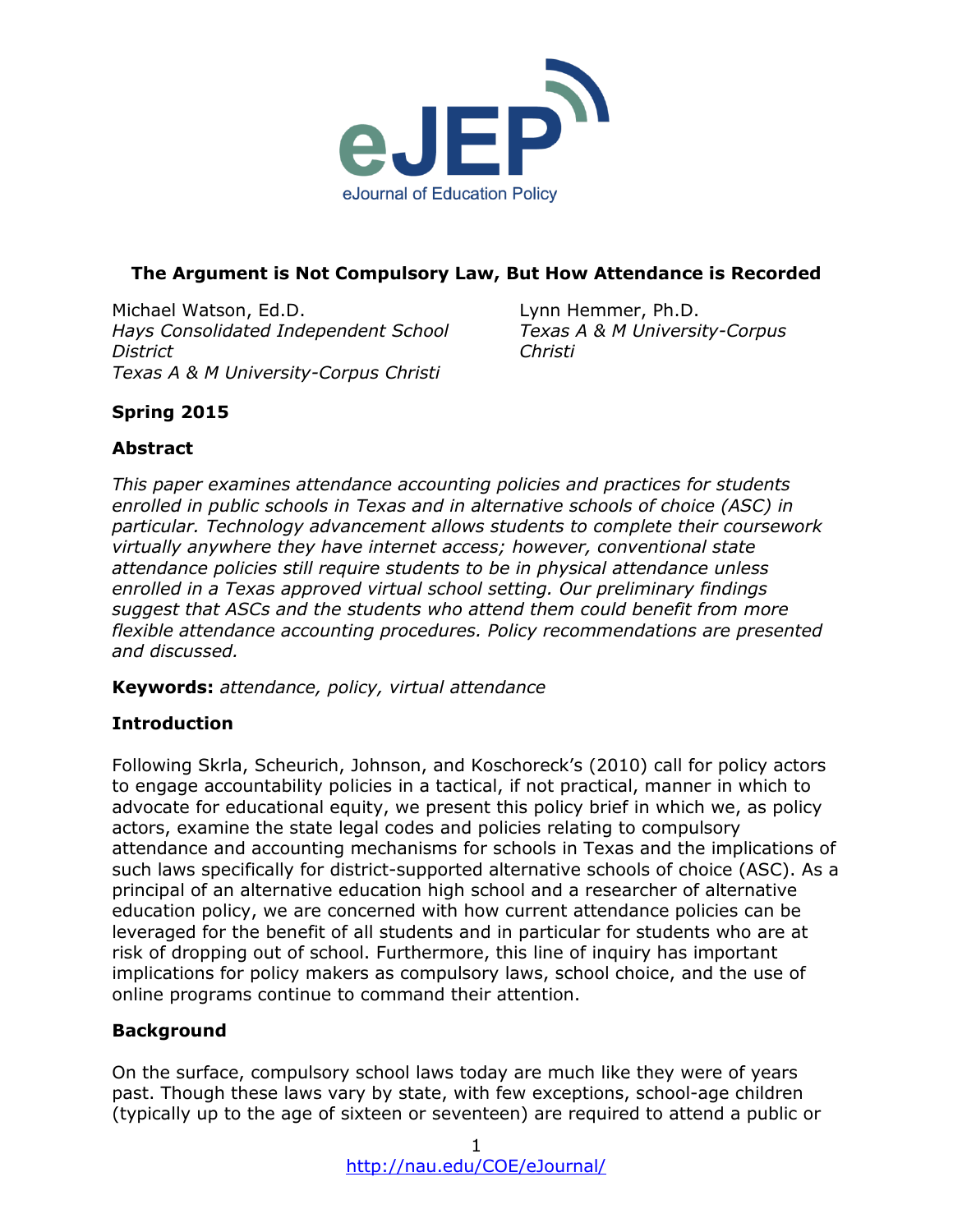state-accredited private school (Rauscher 2014). While the underlying goal of compulsory school laws remains to expand education, some scholars suggest they have had little effect on student attendance (Edwards, 1978; Goldin & Katz 2011). However, rather than focus on the compulsory school laws themselves, we are concerned with whether the attendance accounting procedures currently in place reflect current knowledge and practice in the sciences of teaching and learning and the emerging use of technology, such as online courses, when addressing the varied needs of a diverse student population. In Texas, as well as other states, state aid (in part) is distributed to school districts based on an average daily attendance (ADA) rather than enrollment or membership. While we know that districts with higher-poverty and higher-minority concentrations tend to have lower attendance rates, thus using reducing school funding (Baker & Corcoran, 2012), little is known about the implications when using conventional attendance accounting procedures with district-supported ASCs that typically have a high concentration of students at risk of dropping out of school.

District-supported ASCs serve some of our most vulnerable students in the United States. Students who enroll in these schools do so having first been identified as *atrisk* due to academic failure, truancy, pregnancy, homelessness, and/or disruptive behavior. Additionally, some students are recovering dropouts, are supervised by the court system, or have been expelled (Foley & Pang, 2006; Ruiz de Velasco et al., 2008). Historically, state education policies have allowed local education agencies flexibility to create programs that have paralleled our understanding of the needs of students at risk (Hemmer & Uribe, 2012). Because of the varying constructs of risk we now have disciplinary, choice, magnet, correctional, virtual, dropout recovery, dropout prevention, and language immersion alternative schools among others (Hughes-Hassell, 2008). While many of these schools incorporate contemporary best practices in teaching and learning, blending together specific skills, content knowledge, expertise and literacies with innovative support systems (such as an online instructional platform) to graduate students (Aron, 2006; Raywid, 1994; Quinn & Poiner, 2006; Watson & Watson, 2011) attendance rates are typically much lower than traditional high schools. For instance, in Texas the mean attendance percentage of the 186 district-supported ASCs was 84.1% in school year 2011/12 and 83.2% the following year, compared to state averages of 95.8%and 95.9%, respectively (Texas Education Agency, 2014). These gaps are not surprising given that at-risk students typically are more likely to experience absenteeism compared to students that are not at-risk (Vellos & Vadeboncoeur, 2015). However, with this attendance gap between ASCs and the more prevalent traditional school model, we question whether the conventional means of reporting attendance remains relevant, especially in context of districts taking the initiative to provide the at-risk student with an innovative, if not a different, design of schooling.

To answer this question, we collected data over a three-month period and then conducted a policy analysis of attendance accounting policies. First we took a broad view of what Texas laws govern compulsory education for students. Next, we obtained governmental artifacts from the Texas Education Agency (TEA) reflecting education and administrative codes relating to attendance. Then, using alternative school research as well as our practical experiences of working in the alternative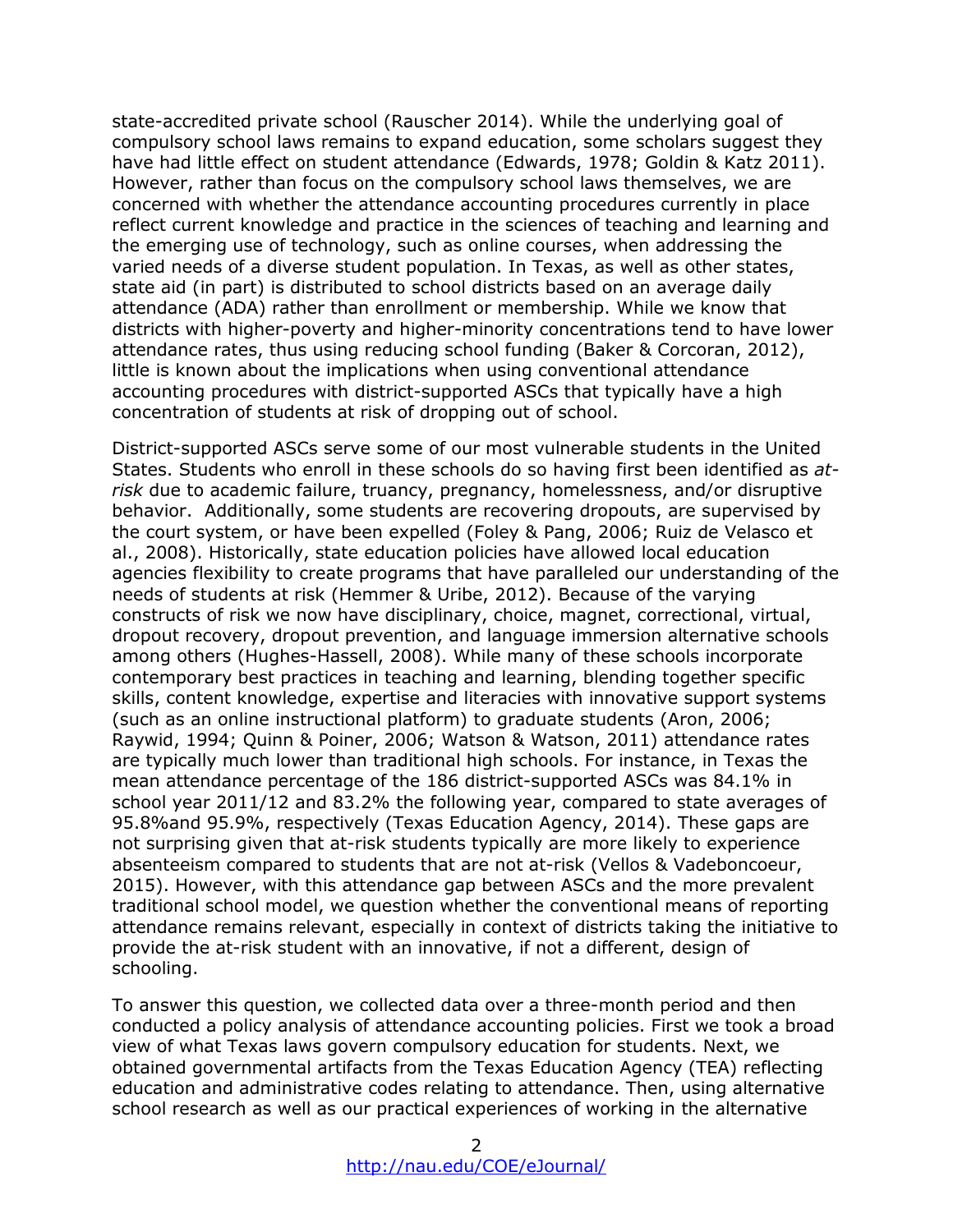school setting we created a protocol in which to review state and local attendance policies in place specifically for schools in general, and then more specifically for alternative school and virtual schools. The protocol included data collection prompts that questioned to what extent at-risk factors and/or online learning were explicitly or implicitly framed in the policy text.

### **Changing Landscape**

Important to this policy brief is the notion that online teaching and learning is gaining favor with policy makers and some educators as evidenced by the increased use in classrooms across the nation (Lewis, Whiteside, & Dikkers, 2014; Watson, Murin, Vashaw, Gemin, & Rapp, 2013; Picciano, Seaman, Shea, & Swan, 2012), as well as emerging state education policy that allows students to enroll in online courses for high school credit. In fact, full-time virtual schools are now "being pushed as a new tool for expanding school choice"(Miron & Urschel, 2012, pg. 2). Technological advances have allowed schools to incorporate computer-based instruction as well as online curriculum and learning platforms. When implemented properly, online learning can be utilized to meet the needs of at-risk students in numerous ways. For instance, online platforms allow teachers flexibility to create customized lessons and projects as well as keep track of student progress (Watson & Watson, 2011). Students, in turn, have more flexibility with pacing and autonomy with online learning while still receiving guidance and support from teachers (Lewis et al., 2014).

Created by the Texas Legislature and administered by the TEA, eligible students are allowed to take fully online courses through the Texas Virtual School Network. According to the TEA (n.d.), the Texas Virtual School Network Online Schools (TxVSN OLS) is the component of the Texas Virtual School Network that provides full-time virtual instruction to eligible Texas public school students in grades 3-12 through approved public school districts and open-enrollment charter schools. These online public schools offer 100-percent virtual instructional programs to students who are not physically present on campus during instruction.

### **Findings**

A variety of accounting procedures for attendance are in place in Texas, with the most commonly used procedure outlined in the Texas Education Code (TEC), §25.085 (a). This standardized accounting procedure requires that a child between the ages of six and eighteen attend school each school day and for the entire period of the program of instruction. Following state guidelines, school districts are required to adopt an attendance accounting system to ensure an accurate recording and reporting of student attendance data. According to the TEA Student Attendance Accounting Handbook (2014), the primary purpose of collecting student attendance data is to ensure Texas' Foundation School Program funds are allocated appropriately to public schools. A student is eligible to generate full-day attendance if they receive at least four hours of instruction each school day.

A second attendance accounting procedure available to Texas school districts is the Optional Flexible School Day Program (OFSDP). This accounting procedure is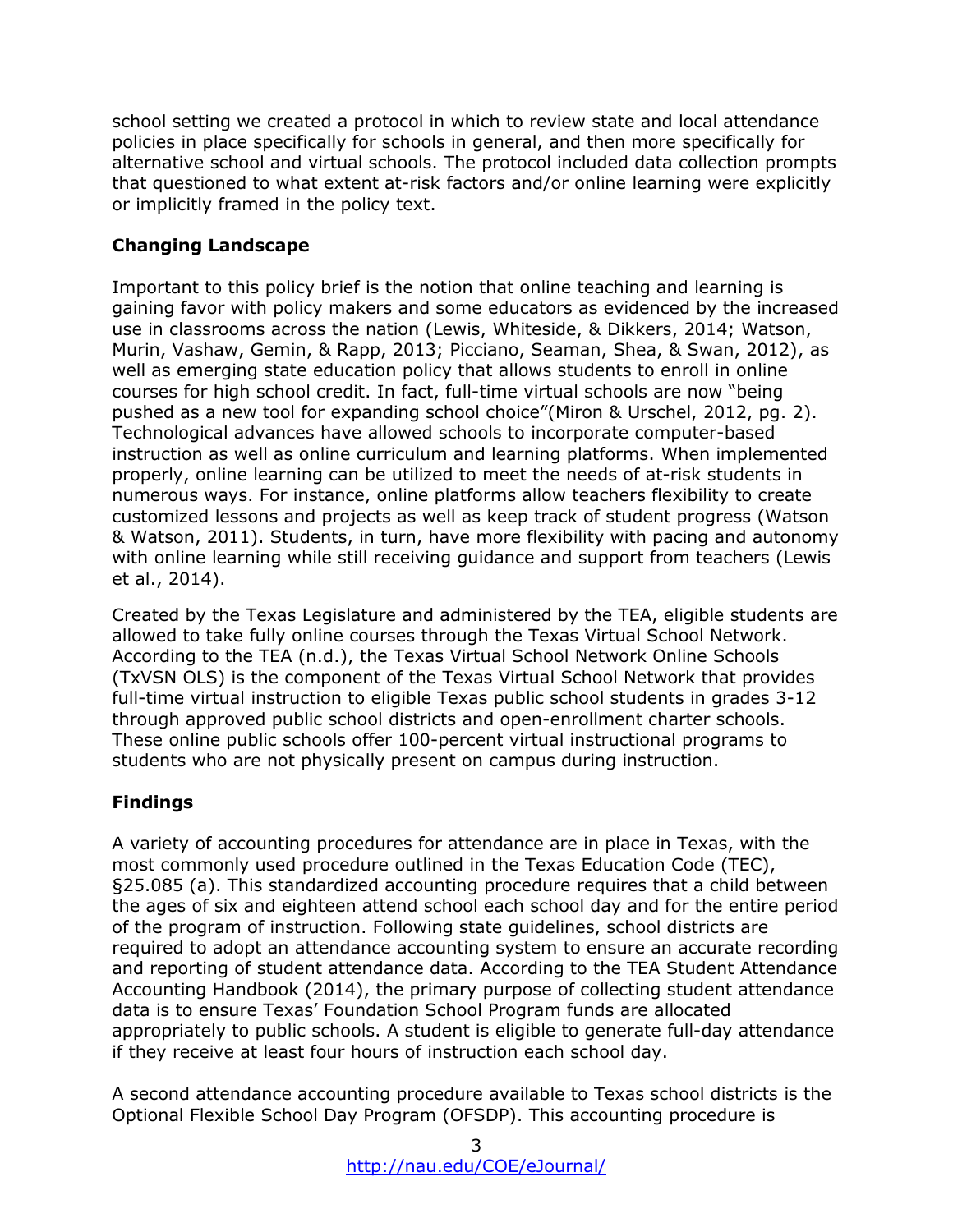geared toward students who are in danger of dropping out of school, have dropped out, or are behind in core subject courses and requires districts to apply for its use. Through TEC §29.0822(a) restrictions are lifted as to specified days of the week, hours and locations that students can attend classes as to when and where instruction can take place. Schools using OFSDP have flexibility in their scheduling of instruction and as such are allowed to record instructional minutes over time rather than per day. In order to generate average daily attendance funding for a student for a particular day students must receive between 45 minutes and 10 hours of instruction time. Interestingly enough, unless an alternative or nontraditional education program (regardless of the setting in which a student is served) applies to use the accounting procedures of OFSDP, their students' attendance must be calculated in accordance to the traditional rules of the standardized accounting system outlined in TEC §25.085 (a).

Unlike the standardized and OFSDP accounting procedures, both of which require students to be physically present in class in order to be counted for attendance, students enrolled in online courses and schools through the Texas Virtual School Network (TxVSN) do not need to occupy a physical space within a specific building or class on any given day to be counted present. Rather, attendance for students in grades 9-12, enrolled through TxVSN is based on course completion. To earn credit, students must complete the course with an average of 70 or higher on a 100-point scale. For purposes of recording a student's daily attendance, a student is considered full-time in TxVSN if he is enrolled in five TxVSN courses and is considered to have been present (in attendance) for each day of instruction in the reporting period. Therefore a student who successfully completes a semester course will have been considered present for an entire semester thus generating 100% average daily attendance (ADA) funding (TEA, 2014).

#### **Discussion**

Although Texas policy offers a variety of attendance accounting procedures, school districts and leaders have little flexibility in aligning procedures to fit with changes to teaching and learning that reflects the use of online learning. When current procedures don't offer districts flexibility in accounting for attendance it can be problematic for districts and school leaders, especially when making decisions about specific innovative educational programs (alternative, online) that may better serve the educational needs of a particular student. For instance, ASC principals may hesitate to enroll a student who has a history of truancy. These schools typically have much smaller enrollments compared to comprehensive high schools; therefore, when a student is absent, it can have a more significant effect on ADA than it would at a larger comprehensive high school. In turn, ASCs may receive less funding due to lower ADA percentages, which can have a direct impact on instruction.

Students enrolled in ASCs are often able to progress in a self-paced and/or accelerated model that in turn renders the state attendance accounting a poor match for alternative schools. Alternative schools of choice and the students who attend them could benefit from flexible attendance policies much like those that are afforded to the TxVSN, in which funding and attendance are based on course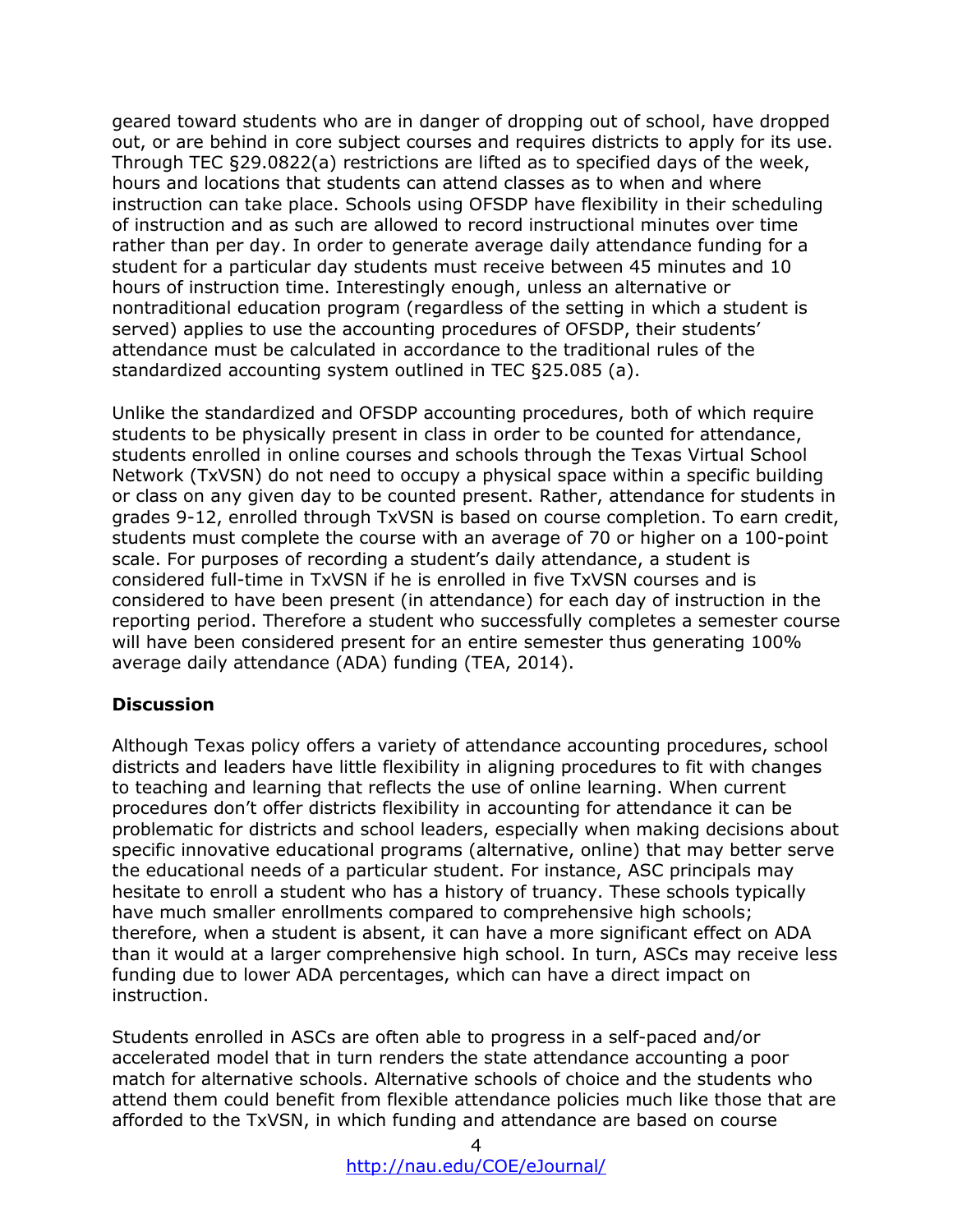completion rather than physical presence in the classroom. Although students who attend ASCs can complete portions of their coursework virtually anywhere, ASCs must adhere to the same attendance policies as comprehensive schools even though they have two distinct accountability systems. With ASCs falling under an alternative accountability system, it would seem reasonable to have its own attendance accounting system. A unique attendance accounting system would offer ASCs the flexibility to better meet the needs of students who need an alternative setting to be successful.

#### **Recommendations**

We extend three recommendations in this policy brief that may help with the development of flexible alternative attendance policies. First, alternative attendance policy could include portions of the comprehensive model and the TxVSN model. Eligibility to generate ADA could be derived from and related to the amount of time that a student receives instruction each day of school. However, when a student completes a course, then ADA would be based on the TxVSN model in which a student generates funding based on course completion. Second, attendance policies need to match and work with the increased use of technology in education. However, if policy makers are unwilling to alter attendance policies to be more flexible for ASCs, then furthering technology use in alternative schools of choice may be rendered pointless. Third, attendance policy should be appealing to students, parents, and educators. Socio-institutional factors (e.g. stigma, having to sit in class, boredom) may be preventing students from enrolling in alternative schools (along with ASC principals perhaps serving as gatekeepers). Policy with more flexibility could see more students seek out ASCs and prompt ASCs to accept and enroll students who may have had negligible attendance.

#### **Summary**

District-supported alternative schools of choice allow students who are at risk of not graduating an opportunity to earn their high school diploma. However, beyond TxVSN, attendance accounting procedures mandate students to be physically present for instruction, regardless of whether an online instructional program is used. These current policies need to recognize the factors that cause absenteeism and allow technology to be a part of the solution to allow students to continue their education and reduce the risk of students dropping out of school. Having procedures that are a better match for ASCs will allow districts to capture more funding to better meet the needs of the students they serve.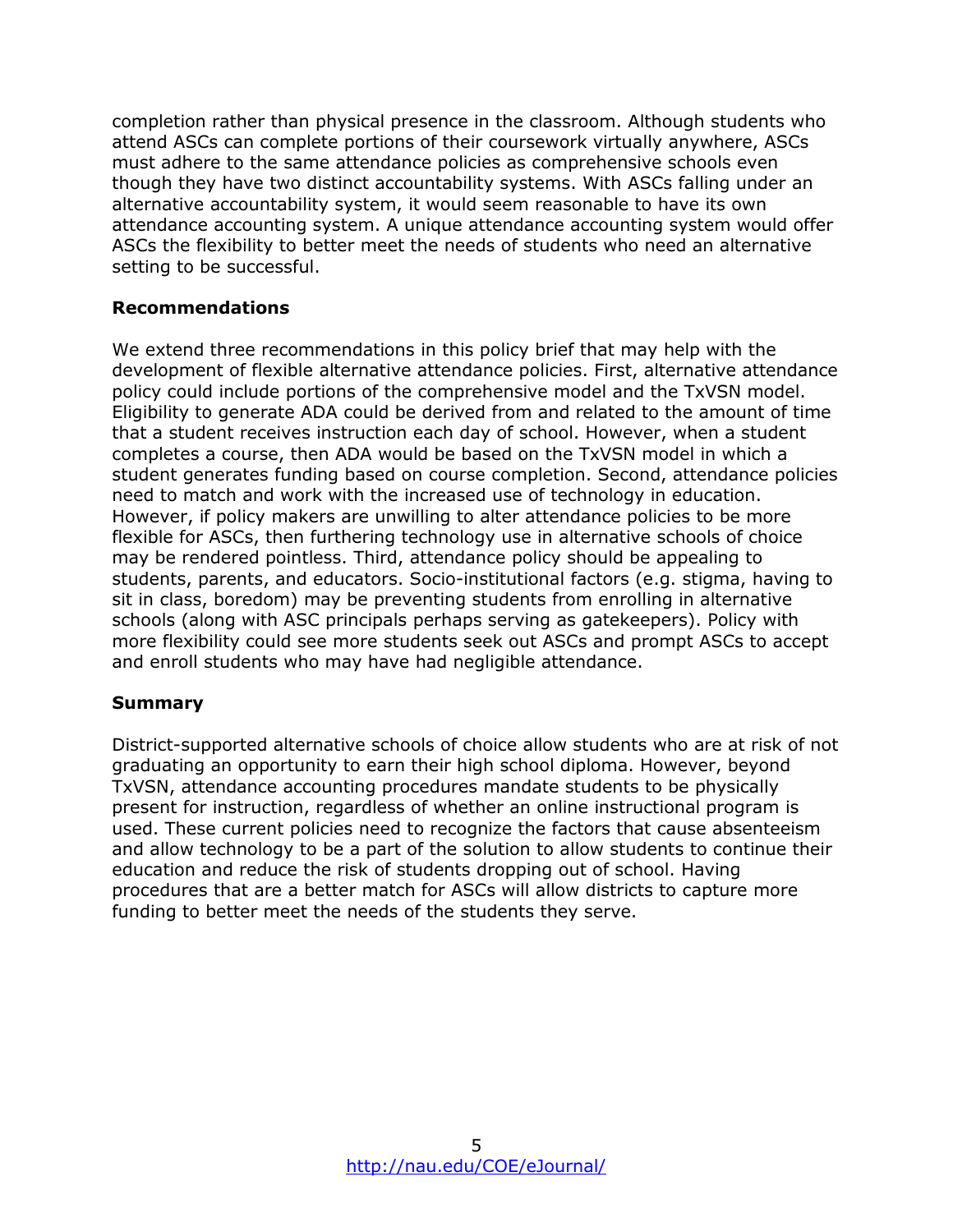#### **References**

- Aron, L. Y. (2006). *An overview of alternative education.* Washington, DC: Urban Institute.
- Baker, B. & Corcoran, S. (2012). *The Stealth Inequities of School Funding*
- *How State and Local School Finance Systems Perpetuate Inequitable Student Spending.* Center for American Progress. Retrieved from https://cdn.americanprogress.org/wpcontent/uploads/2012/09/StealthInequities.pdf
- Edwards, L. N. (1978). An empirical analysis of com- pulsory schooling legislation, 1940–1960. *Journal of Law & Economics*, *21*, 203–222.
- Foley, R. M. & Pang, L.-S. (2006). Alternative education programs: Program and student characteristics. *The High School Journal, 89*(3), 10-21.
- Goldin, C., & Katz, L. F. (2011). Mass secondary schooling and the state: The role of state compulsion in the high school movement. In D. Costa & N. Lamoreaux (Eds.), *Understanding long-run economic growth* (pp. 275–310). Cambridge, UK: Cambridge University Press.
- Hemmer, L. & Uribe, P. (2012) Educational lifelines for at-risk students: Two programs with promising outcomes. *Delta Journal of Education, 2*(2), 98- 112.
- Hughes-Hassell, S. (2008). Alternative educational settings: what can we learn from them?
- *Knowledge Quest: Nontraditional Settings, 37*(1), 8-11.
- Lewis, S., Whiteside, A., & Dikkers, A. G. (2014). Autonomy and Responsibility: Online learning as a solution for at-risk high school students. *Journal of Distance Education, 29*(2), 1-11.
- Miron, G., Urschel, J. L., & University of Colorado at Boulder, N. C. (2012). Understanding and Improving Full-Time Virtual Schools: A Study of Student Characteristics, School Finance, and School Performance in Schools Operated by K12 Inc. [with Appendices]. *National Education Policy Center*.
- Picciano, A., Seaman, J., Shea, P., & Swan, K. (2012). Examining the extent and nature of online learning in American K-12 Education: The research initiatives of the Alfred P. Sloan Foundation. *The Internet and Higher Education, 15*(2), 127-135.